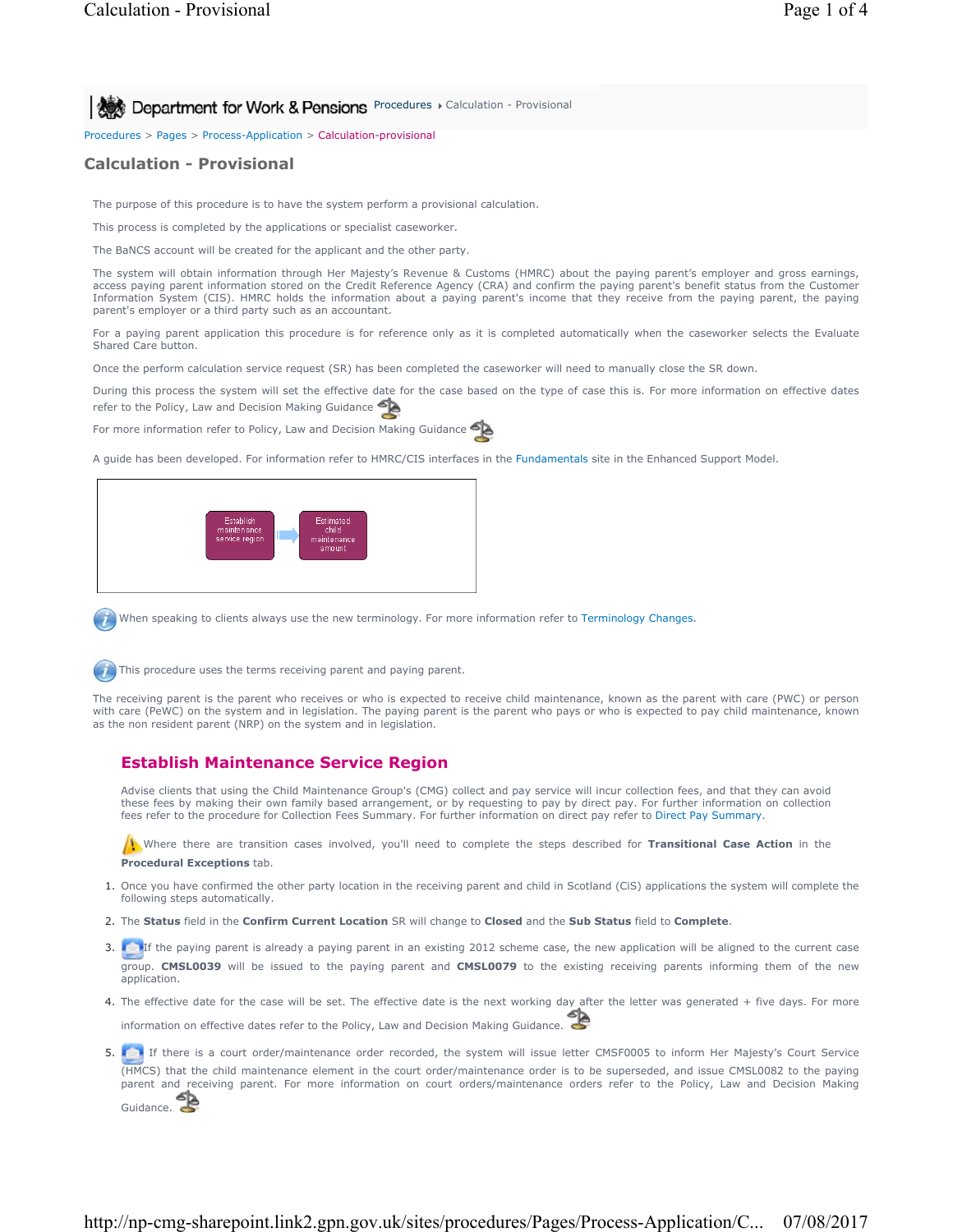When issuing CMSL0082, the applicants version can be issued via the system, any further copies of CMSL0082 to be issued to the non applicant must be issued using a clerical version.

6. There are two types of estimated child maintenance amount calculation. If the paying parent is employed/self employed or in receipt of

benefits a calculation amount will be returned and letter CMSL0084 sent to the paying parent. The alternative is a no income/zero calculation<br>(where no income details are held), in which case, letter CMSL0039 will be issue by the system for the paying parent to contact the Child Maintenance Group (CMG). For more information on estimated child maintenance

amount calculations refer to the Policy, Law and Decision Making Guidance.

If an HMRC Income Check SR generates for the Special Client Records (SCR) team, follow HMRC - Unmatched Income and then return to the relevant point in this procedure

A problem has been identified where the paying parent has been identified as having no income, the SR **Status** and **Sub Status** cannot

be set as **Status Closed** and **Sub Status Cancelled**. When this happens the SR will go to Error/Technical. To resolve this select the **Client** and then select the **Case**; select the **NRP** and select **Go to Service Request**. Search for the SR and without selecting the SR number change the **Status** to **Closed** and the **Sub Status** to **Cancelled**. You should always re-trigger the HMRC income interface at this stage if no income is held. For more information refer to HMRC - Summary of Earned Income.

- 7. A Perform Calculation SR will have generated and transferred to the maintenance stream. If the application is from a receiving parent or CiS the maintenance caseworker must gather the paying parent's information. For more information refer to Gather Paying Parent Information. For a paying parent application the maintenance caseworker will go straight to performing the calculation. For more information refer to Calculation – Initial. Change the **Status** of the Indicative SR to **Closed** and the **Sub Status** to **Complete**.
- The system will create the BaNCS account number. When the case moves across to the maintenance service, the maintenance caseworker 8. will be able to complete the **Set Up Initial Method Of Payment To (MOPT)** SR created earlier in the application stage.
- 9. Once the provisional calculation has been completed and the letter issued to the paying parent, the application is now completed. Close the Perform Calculation by setting the following:
	- **Status = Closed**
	- **Sub Status = Complete**

Return to the **Application** SR and set the SR as:

- **Status = Closed**
- **Sub Status = Complete**

#### NI Exceptions

The Charging Warm-Up lines to take for NICMS can be accessed by selecting the following link: NICMS Charging Warm-Up Lines to Take.

#### Transition Case Action

### **When there is a transition case/s involved the following steps must be completed to allow correct action to be taken.**

- 1. Confirm the effective date for the transition case:
	- If the case-group is Reactive Transition Without Pause due to the Paying Parent having a case-group with no on-going liability on 1993/2003 Scheme, the effective date will be as normal for the 2012 Scheme
	- If the case-group is Reactive Transition With Pause due to the Paying Parent having a case-group with on-going liability on 1993/2003 Scheme, the effective date will be one day after the transition date. The transition date can be found by selecting the **Paying Parent** and selecting **More Info**.
	- Written applications to ensure continuity for these clients, the system will consider the letter inbound activity creation date as the **Application Received** date. However, the **Letter Inbound** activity start date can be manually amended if the letter date is to be considered as the **Application Received** date.
- Where it is identified that the effective date will be set one day after the transition date, create a **letter outbound activity** and clerically issue letter CMSL9906 notification of effective date for transition case. For more information refer to Letters (Outbound) - Off System. 2.
- 3. Complete the action required to set the receiving parent Method of Payment To (MOPT) by following steps 10 13 in Method of Payment To - Set Up Initial.
- Check the Indicative Calculation Service Request (SR) for the liability amount and the number of qualifying children present. If the paying 4. parent shows as having earned income go to **step 9**.
- 5. Where the paying parent shows as having no income, select the paying parent **Customer Profile** and select **Get HMRC Income**.
- 6. Leave the **Year** field empty and select **Earned Income**.
- 7. Exit the paying parent's **Customer Profile** and then go back in to it to see if new information has been provided. If there is no new information go to **step 9**.
- 8. Where there is new information cancel the current Indicative Calculation SR and generate a new Indicative Calculation SR.
- 9. Issue the CMSL0084 where the paying parent has earned income or the CMSL0039 where the paying parent doesn't have earned income.
- 10. Close the SR by following **Step 9** in the details tab.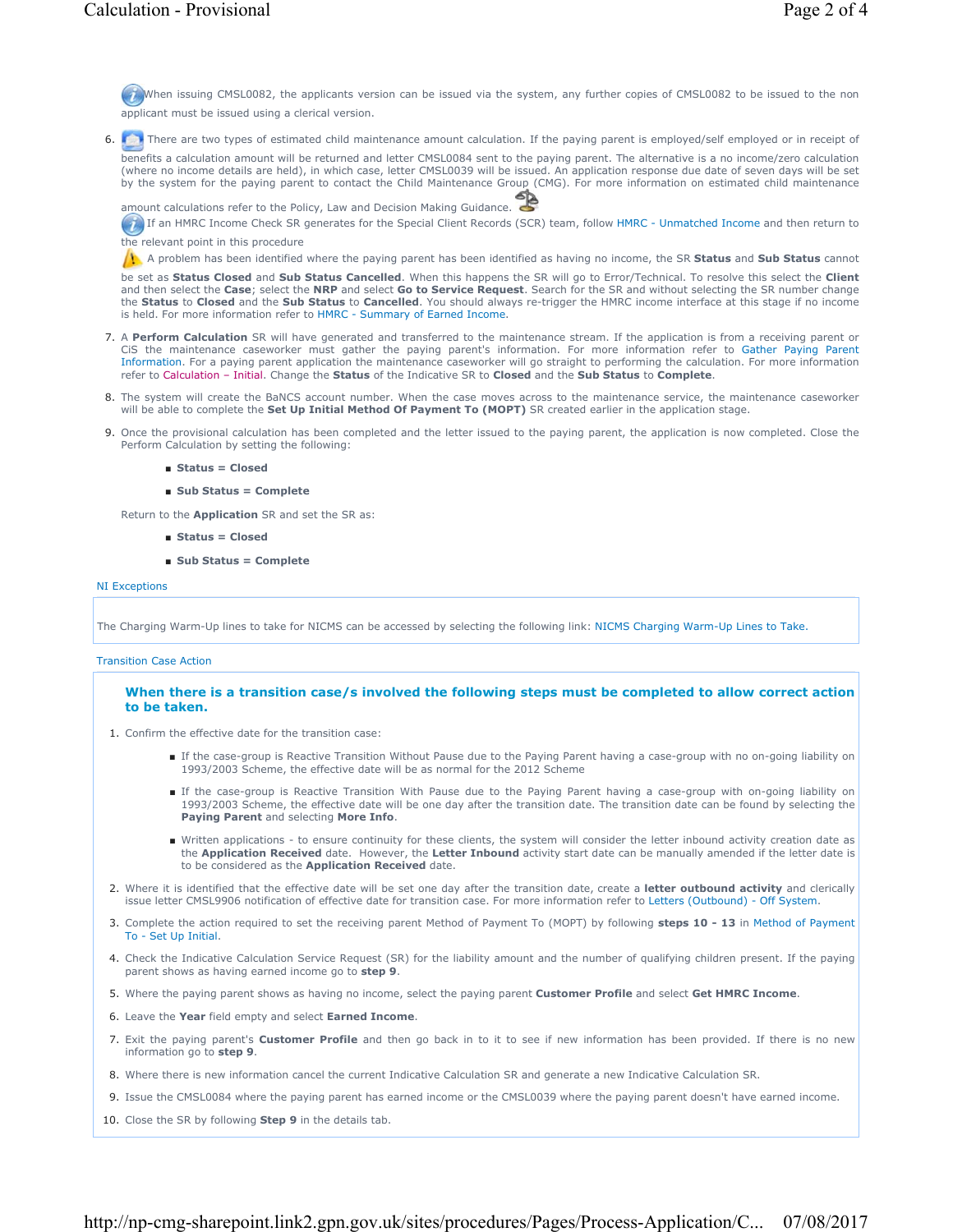CMSF0005 Change to a child maintenance arrangement

To inform the courts to cancel the court order/maintenance order following a new calculation.

All fields in this letter are system generated, no manual intervention is required.

CMSL0039 Important information about child maintenance

Letter to notify existing paying parent of new application and prompting them to contact CMG.

All fields in this letter are system generated, no manual intervention is required.

CMSL0079 Changes to your child maintenance case

Letter to existing receiving parent/CiS to inform of paying parent's liability change due to new application

All fields in this letter are system generated, no manual intervention is required.

CMSL0082 Child maintenance and your court order/maintenance order

Letter to client informing them that we have requested the court to cancel the court order/maintenance order.

All fields in this letter are system generated, no manual intervention is required.

CMSL0084 Important information about child maintenance

Notification of application to paying parent including what is meant by "flat rate".

All fields in this letter are system generated, no manual intervention is required.

CMSL9906 Important information about child maintenance

Letter to notify existing paying parent of new application of transitional case and prompting them to contact CMG.

Application - Child in Scotland Application - Paying Parent Application - Receiving Parent **BaNCS** Calculation - Initial CIS - Get Benefit Award Information Direct Pay Summary Fundamentals Gather Paying Parent Information HMRC - Unmatched Income HMRC - Summary of Earned Income Letters (Outbound) - Off System Method Of Payment To - Set Up Initial Method Of Payment From - Set Up Initial On Benefit Terminology Changes

What is BaNCS?